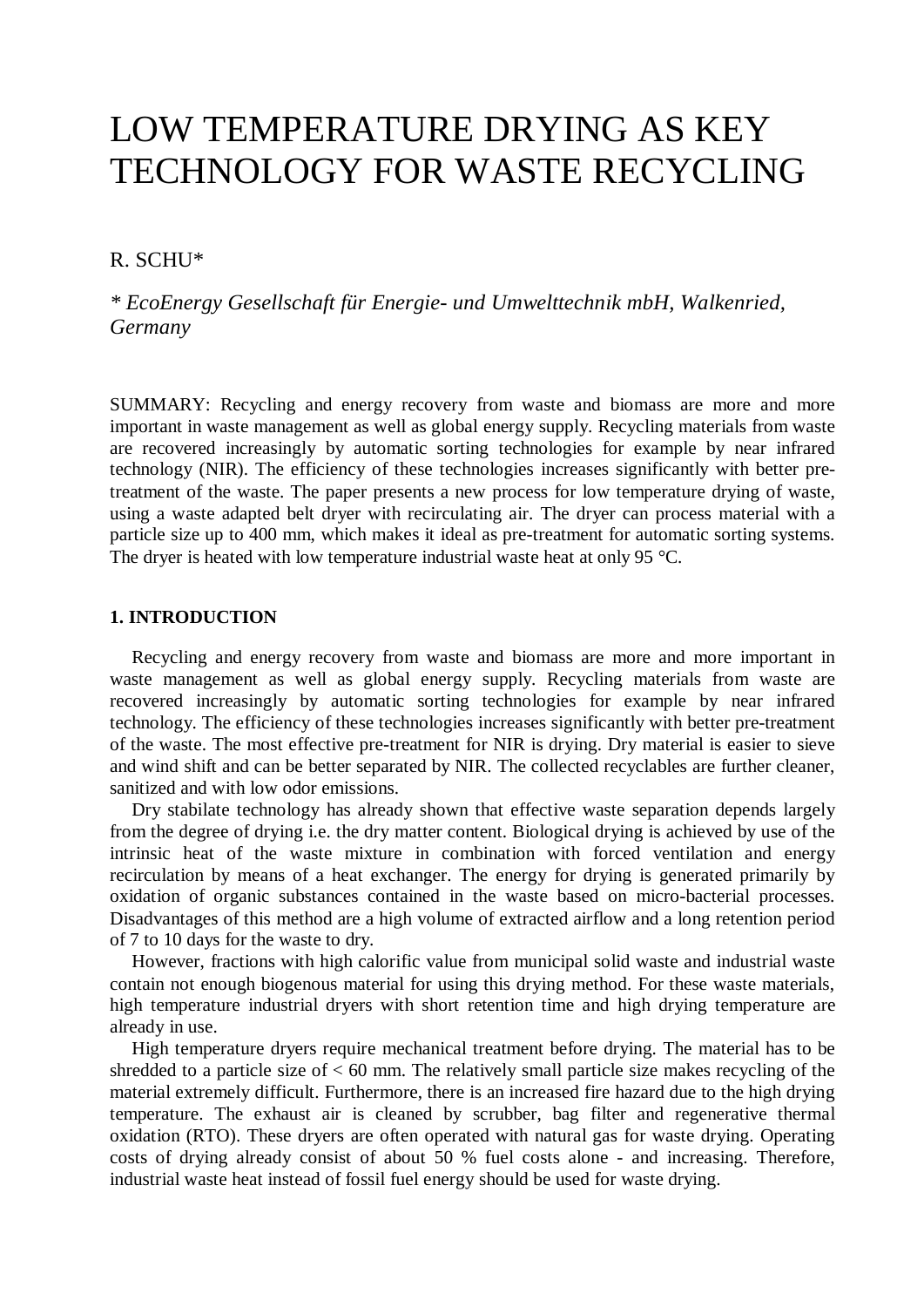

Figure 1. Waste drying technologies for different material

## **2. LOW TEMPERATURE TUNNEL DRYER**

We propose a new process for low temperature drying of waste, using a waste adapted belt dryer with recirculating air. The dryer, heated with low temperature industrial waste heat, can process material with a particle size up to 400 mm.



Figure 2. Process Flow of Low Temperature Tunnel Dryer

The drying air is recirculated, cooled down for condensation and reheated. The air is stripped of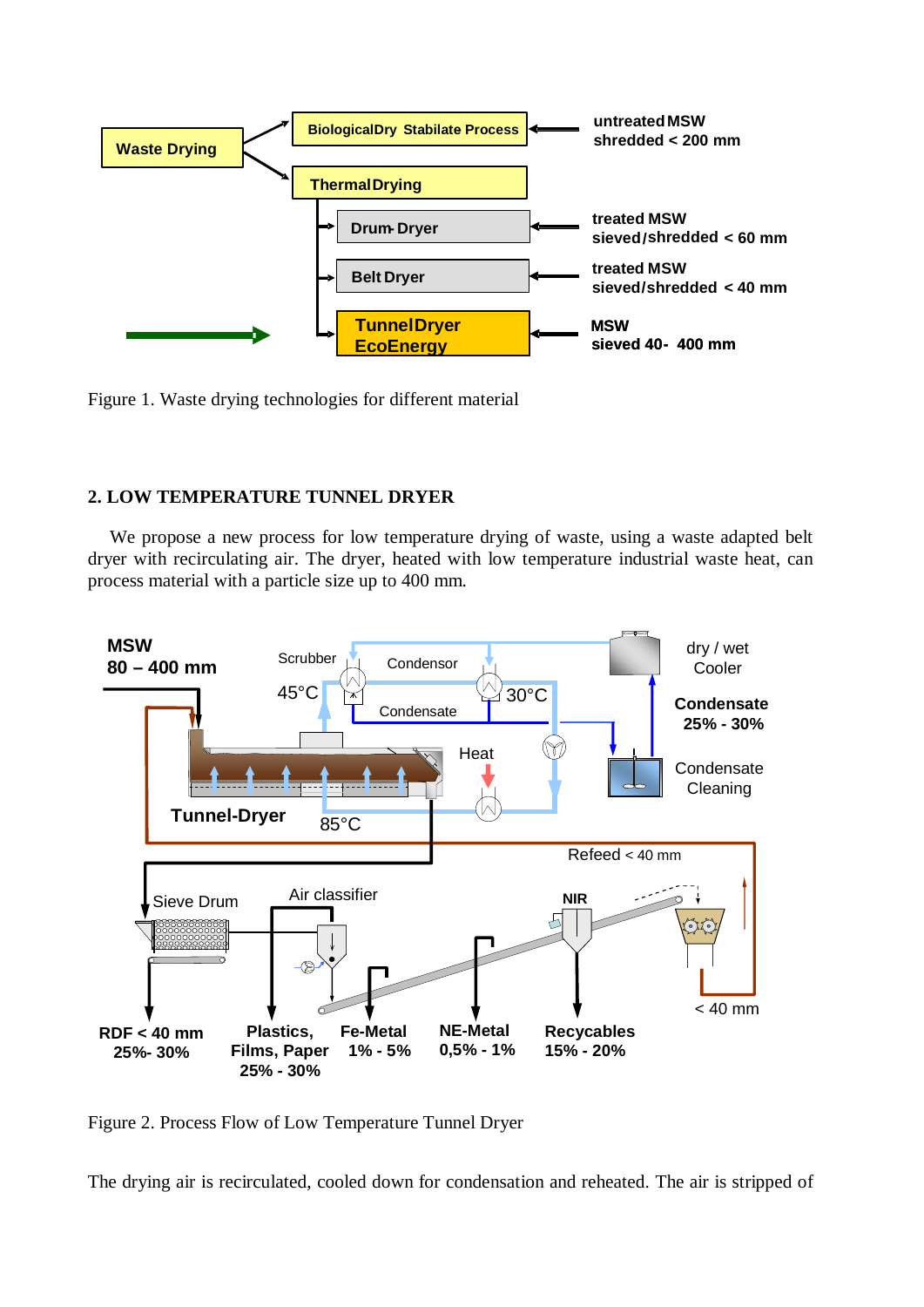dust, pollutants and odors in the scrubber. The condensate/washing water is cleaned in a waste water treatment unit before use in the cooling tower. The recirculated air is reheated to a temperature of 85 °C , low enough to avoid fire hazard. The relatively low temperature level can easily be reached by using cheap industrial waste heat e.g. from CHP-units or other power plants.

Drying, charging and discharging are carried out automatically. After drying, the material is treated mechanically by sieving, air classification, metal separator and optical sorting. Consequently a recycled material of high quality and with high recovery rates is obtained.



Figure 3. Cross sectional drawing of Low Temperature Tunnel Dryer

The material discharged from the dryer is sieved at 40 mm in a drum sieve. Material with particle size  $<$  40 mm is discharged as refuse derived fuel (RDF). From the sieve overflow recyclables are collected by subsequent wind sifting, metal separation and optical sorting. The residual fraction is shredded to a particle size of < 40 mm, and recirculated into the tunnel dryer. Thus we improve separation by wind sifting and automatic sorting. Furthermore the recyclables as well as the RDF fraction have better storage properties because of dry stabilisation.

Further advantageous side effects to be named are a raising of the calorific value in the RDF fraction as well as adjusting a residual moisture content of around 8 % to 12%, which is beneficial for a subsequent pellet generation.

The circulating air for the drying process is preheated to temperatures of around 85° C. The use of lower temperature waste heat  $(< 100^{\circ}$  C) reduces drying costs, which today already account for around 50% of the energy costs. At the same time, the safety requirements regarding fire and explosion risks in the possible presence of solvents can be met by remaining under the maximum surface temperatures.

The circulating air for drying has to be dehumidified and cooled down for reuse. The exhaust air is cooled by a two-level cooling system. The first level of the cooling takes place over air cooling and the second level over hybrid cooling.

The exhaust air is washed wet in the first stage of cooling in a spray condenser or spray washer and is cooled down to 40 °C to 45 °C (cooling limit temperature), depending on entry temperature. Thus the dust as well as pollutants and odorous substances, e.g. ammoniac and hydrogen sulphide, are washed out. The condensate/washing water of the first stage contains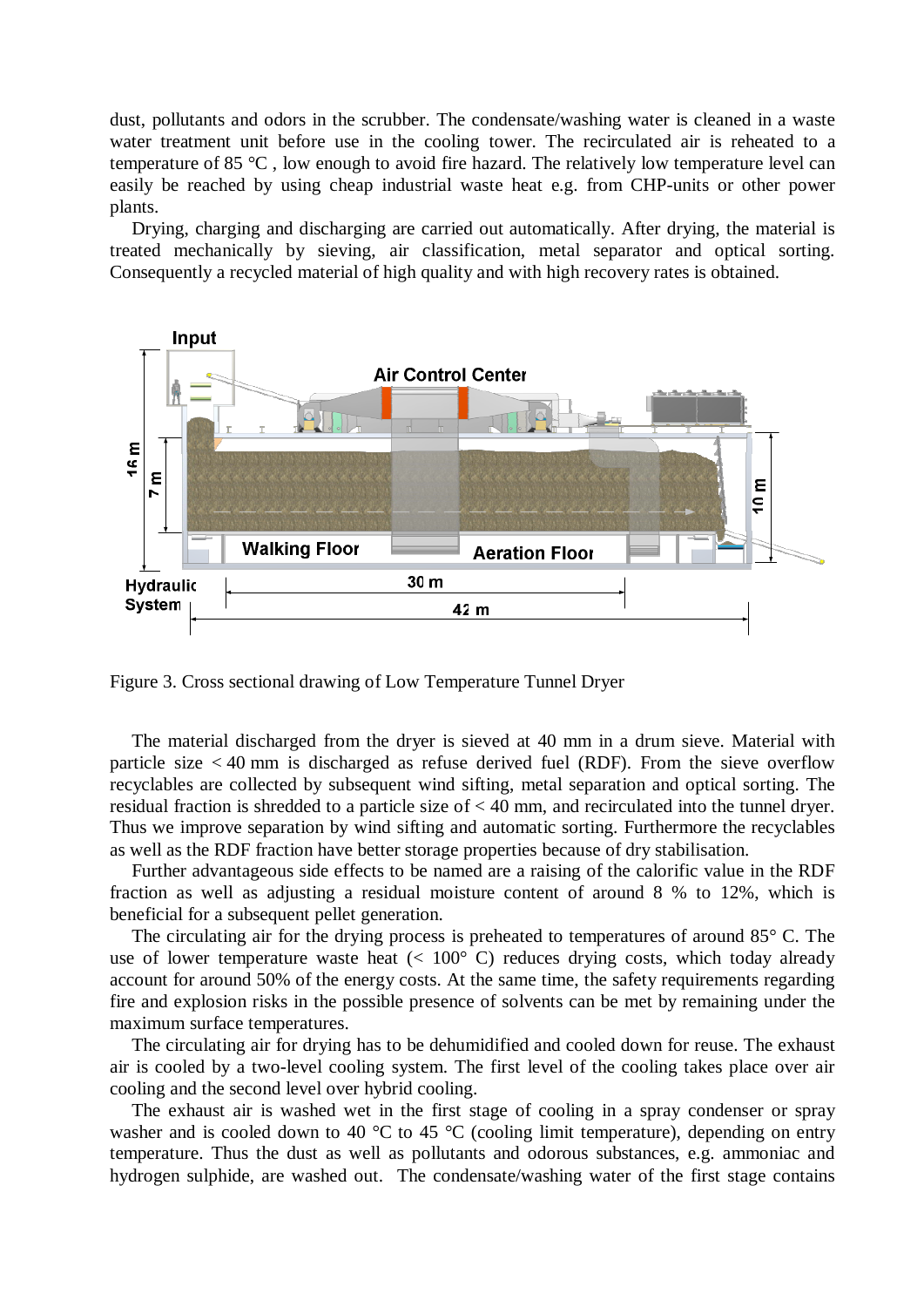pollutants and must be treated according to effluent treatment requirements before discharge.

In the second stage of cooling, the circulating air gets into the condenser, which is constructed as a hybrid cooling tower. Here, the circulating air is cooled to less than 30 °C to 35 °C. The condensate is only slightly polluted and can be used as cooling water after wastewater treatment.

The cooled and dehumidified circulating air is once again heated up to a temperature of  $> 80$  °C, so that waste heat at a temperature level of around 90 °C to 100 °C can be used. Should sufficient waste heat not be available, optional introduction of a heat pump is possible.

Because of circulating air cleaning, the dryer can also be operated largely without exhaust air, through which the exhaust emissions are considerably reduced in comparison to other drying techniques. Only a certain amount of leakage accounts for exhaust air quantities. In addition, the drying as well as charging and discharging of the tunnel dryer is carried out fully automatically so that dust and odour emissions are minimized and operation is possible with a minimum of personnel.

The tunnel dryer is charged over a funnel with moveable and reversible conveyor belts. While being fed in by the funnel feed system, the input material seals off the feed system. For discharge, the tunnel dryer features a discharge system with conveyor belt or scraper conveyance system and a swinging flap which is additionally provided with a winch system for regulated discharge. Simultaneously the flap serves as an airtight seal opposite the discharge system. This way, the incursion of leak air is minimised and the quantity of exhaust air considerably reduced accordingly.

The introduction of metering units for measuring out the discharged material allows further for an effective and extensive disruption-free operation of the further processing units.

The material is moved through the tunnel dryer with a walking floor system, which allows for mass flow of the material to be dried being pulled through the dryer. The height of the pile in the tunnel dryer comes to between 3 m and 6 m, depending on density. For adjustment of the height of the pile, a scraper can be installed arranged on the top side. Retention time for drying is about 8 hours.



## **2. DRYING AS KEY TECHNOLOGY FOR WASTE RECYCLING**

Figure 4. Low Temperature Tunnel Dryer as Key Technology for recycling

Low temperature drying is a precondition for high-value material recycling of the coarse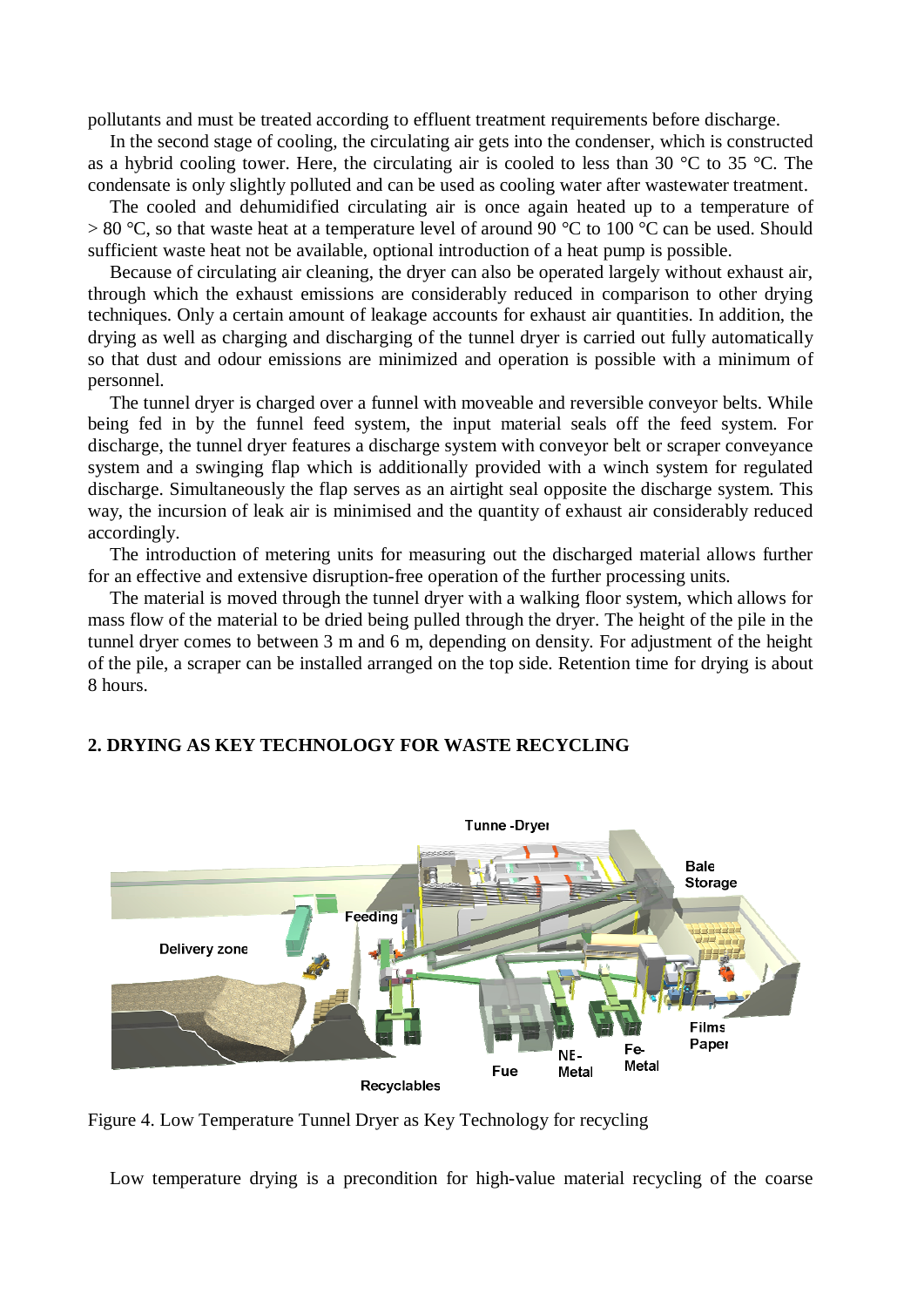fraction. A maximised material utilisation rate is possible through the further development of positive sorting with fully automated optical detection systems.

The sankey diagram below shows the mass- and energy-distribution for household waste sieve overflow > 80 mm (input). Recyclables represent only a mass percentage of only about 15 %, but the energy content of this fraction makes for one third of the whole input. The fraction paper/plastic film can be sorted by NIR into material recyclable paper and plastic fractions.



Figure 5. Sankey Diagram Low Temperature Tunnel Dryer

Energy recovery of material recycling is much higher than energy recovery by thermal waste treatment.

Production of 1 kg plastics consumes 1.8 l up to 2.3 l raw oil for raw material as well as for production energy. The heating value of raw oil is about 41 MJ/kg.

The following table shows the production energy consumption for a range of recyclable materials.

| <b>Material</b>     | <b>Total energy</b><br>consumption<br>(MJ/kg product) | <b>Material</b>         | <b>Total energy</b><br>consumption<br>(MJ/kg product) |
|---------------------|-------------------------------------------------------|-------------------------|-------------------------------------------------------|
| <b>LDPE</b> Foil    | 91,81                                                 | Tin foil                | 35,79                                                 |
| <b>HDPE Foil</b>    | 99,80                                                 | Aluminum                | 193,27                                                |
| <b>PP</b> Spraycast | 118,84                                                | White glass             | 12,74                                                 |
| <b>PVC Foil</b>     | 66,25                                                 | Corrugated board        | 19,82                                                 |
| PS (high impact)    | 91,81                                                 | Paper, cardboard        | 44,79                                                 |
| <b>PET Bottle</b>   | 101,44                                                | Composites, paper based | 55,80                                                 |
| <b>PET Folie</b>    | 109,19                                                | Wood                    | 17,67                                                 |

Table 1: Energy consumption for different packaging materials